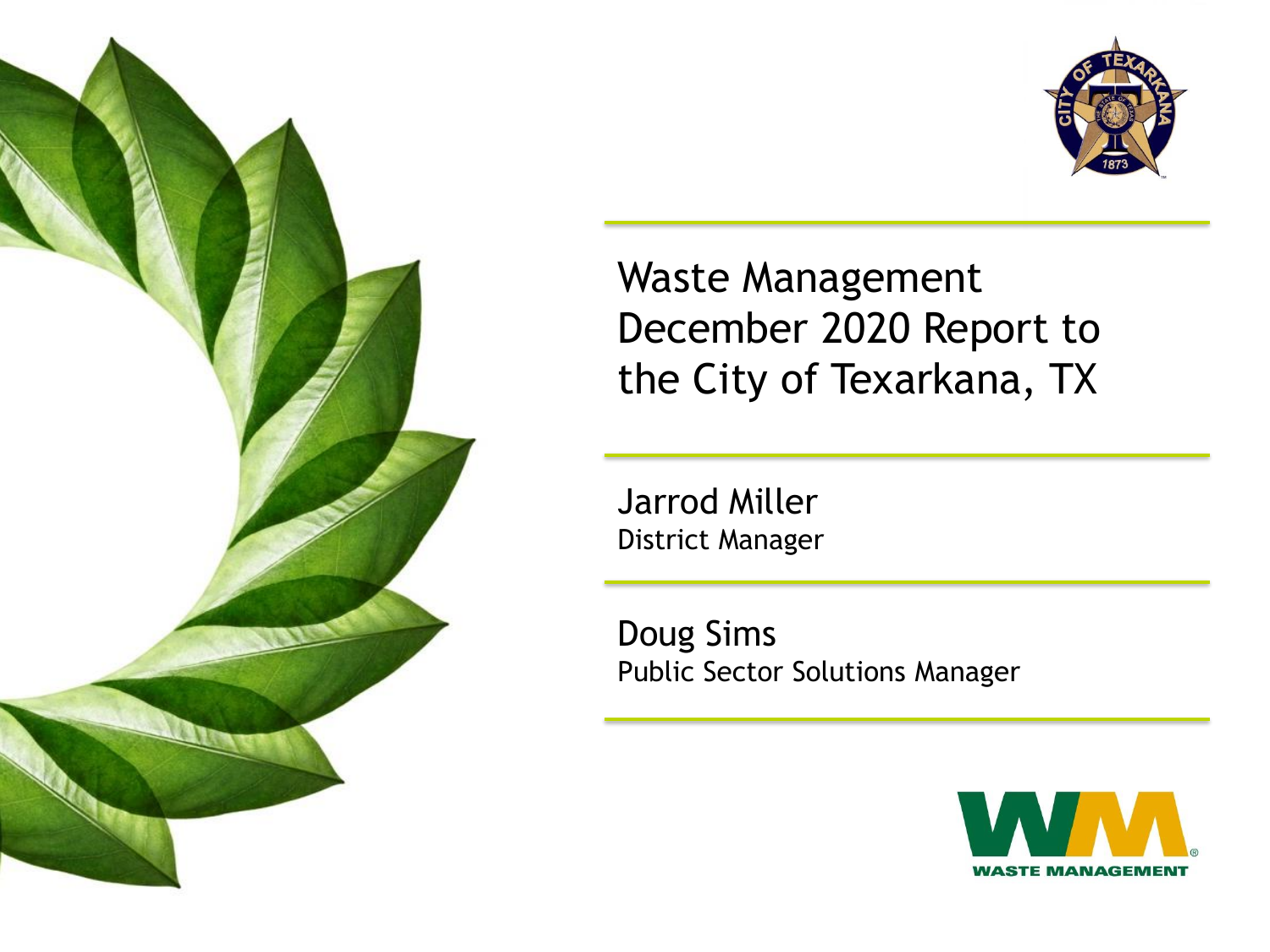## Table of Contents

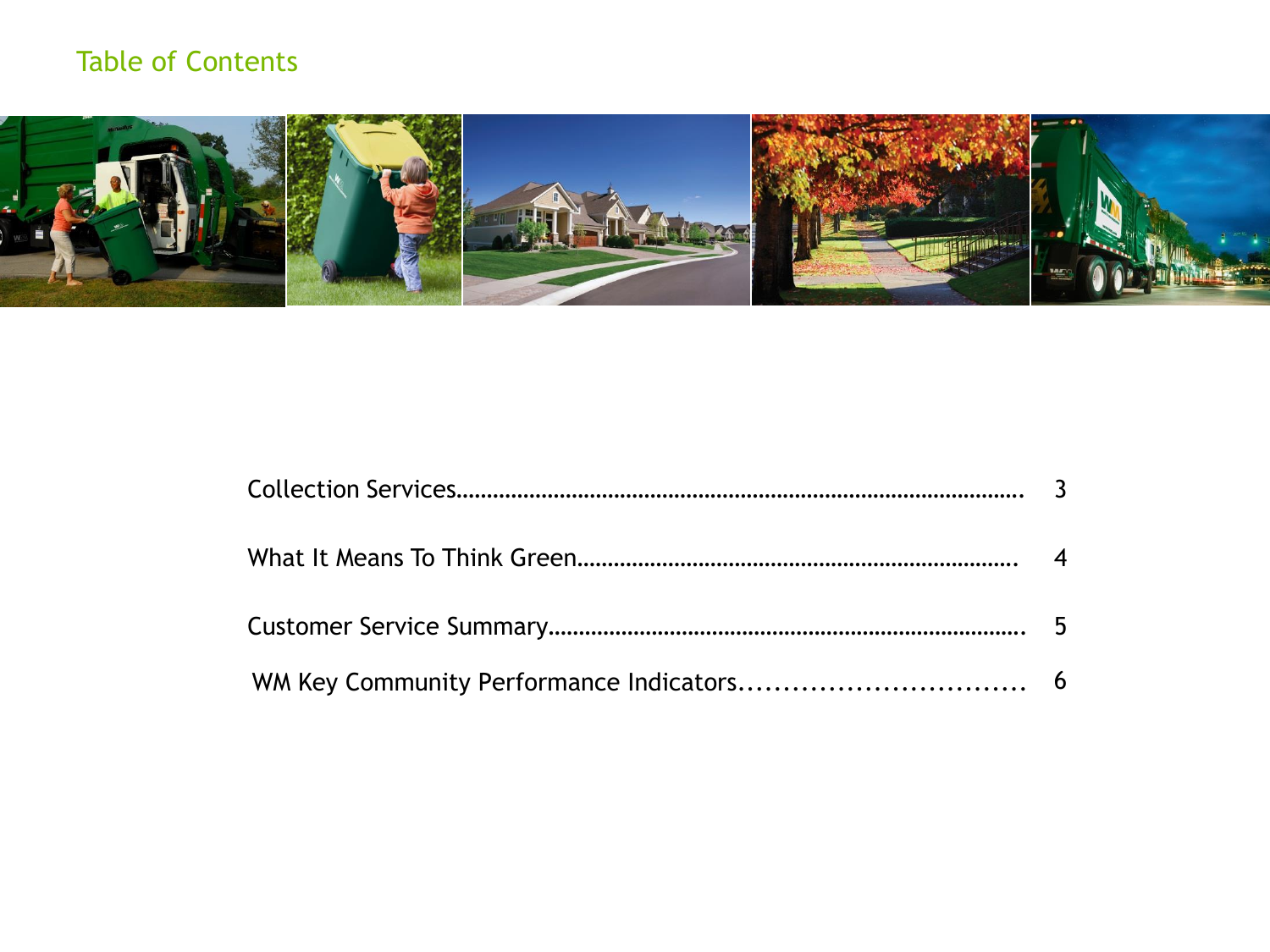# Collection Services

Waste Management is proud to be the chosen service provider for the City of Texarkana. Currently, WM provides once a week residential refuse, recycling and yard waste collections. We look forward to continuing to work with the city.



In the tables below, residential materials collected are separated by type and measured in tons collected per month.

| Materials Sent to Landfill (in tons)              |            |            |            |            |            |            |                                            |            |            |              |             |            |              |            |
|---------------------------------------------------|------------|------------|------------|------------|------------|------------|--------------------------------------------|------------|------------|--------------|-------------|------------|--------------|------------|
| <b>Service</b>                                    | <b>JAN</b> | <b>FEB</b> | <b>MAR</b> | <b>APR</b> | <b>MAY</b> | <b>JUN</b> | JUL                                        | <b>AUG</b> | <b>SEP</b> | <b>OCT</b>   | <b>NOV</b>  | <b>DEC</b> | <b>TOTAL</b> | <b>AVG</b> |
| <b>Residential</b><br><b>Trash</b>                | 878        | 730        | 927        | 978        | 936        | 960        | 1,010                                      | 897        | 986        | 944          | 909         | 1,003      | 11,158       | 930        |
| <b>Materials Diverted from Landfill (in tons)</b> |            |            |            |            |            |            |                                            |            |            |              |             |            |              |            |
| <b>Service</b>                                    | <b>JAN</b> | <b>FEB</b> | <b>MAR</b> | <b>APR</b> | <b>MAY</b> | <b>JUN</b> | JUL                                        | <b>AUG</b> | <b>SEP</b> | <b>OCT</b>   | <b>NOV</b>  | <b>DEC</b> | <b>TOTAL</b> | <b>AVG</b> |
| <b>Residential</b><br>Recycling                   | 114        | 79         | 106        | 95         | 157        | 148        | 134                                        | 127        | 54         | $\mathbf{0}$ | $\mathbf 0$ | 0          | 1,014        | 113        |
| <b>Residential</b><br><b>Yard Waste</b>           | 98         | 81         | 159        | 179        | 157        | 123        | 134                                        | 111        | 84         | 99           | 116         | 102        | 1,443        | 120        |
| <b>Total</b>                                      | 212        | 160        | 265        | 274        | 314        | 271        | 268                                        | 238        | 138        | 99           | 116         | 102        | 2,457        | 205        |
|                                                   |            |            |            |            |            |            | <b>Total Materials Collected (in tons)</b> |            |            |              |             |            |              |            |
|                                                   | <b>JAN</b> | <b>FEB</b> | <b>MAR</b> | <b>APR</b> | <b>MAY</b> | <b>JUN</b> | <b>JUL</b>                                 | <b>AUG</b> | <b>SEP</b> | <b>OCT</b>   | <b>NOV</b>  | <b>DEC</b> | <b>TOTAL</b> | <b>AVG</b> |
| <b>Total</b>                                      | 1,090      | 890        | 1,192      | 1,252      | 1,250      | 1,231      | 1,278                                      | 1,135      | 1,124      | 1,043        | 1,025       | 1,105      | 13,615       | 1,135      |
|                                                   |            |            |            |            |            |            | <b>Diversion Rate</b>                      |            |            |              |             |            |              |            |
|                                                   | <b>JAN</b> | <b>FEB</b> | <b>MAR</b> | <b>APR</b> | <b>MAY</b> | <b>JUN</b> | <b>JUL</b>                                 | <b>AUG</b> | <b>SEP</b> | <b>OCT</b>   | <b>NOV</b>  | <b>DEC</b> | <b>TOTAL</b> | <b>AVG</b> |
| <b>Residential</b><br><b>Diversion</b><br>Rate    | 19%        | 18%        | 22%        | 22%        | 25%        | 22%        | 21%                                        | 21%        | 12%        | 9%           | 11%         | 9%         | 18%          | 18%        |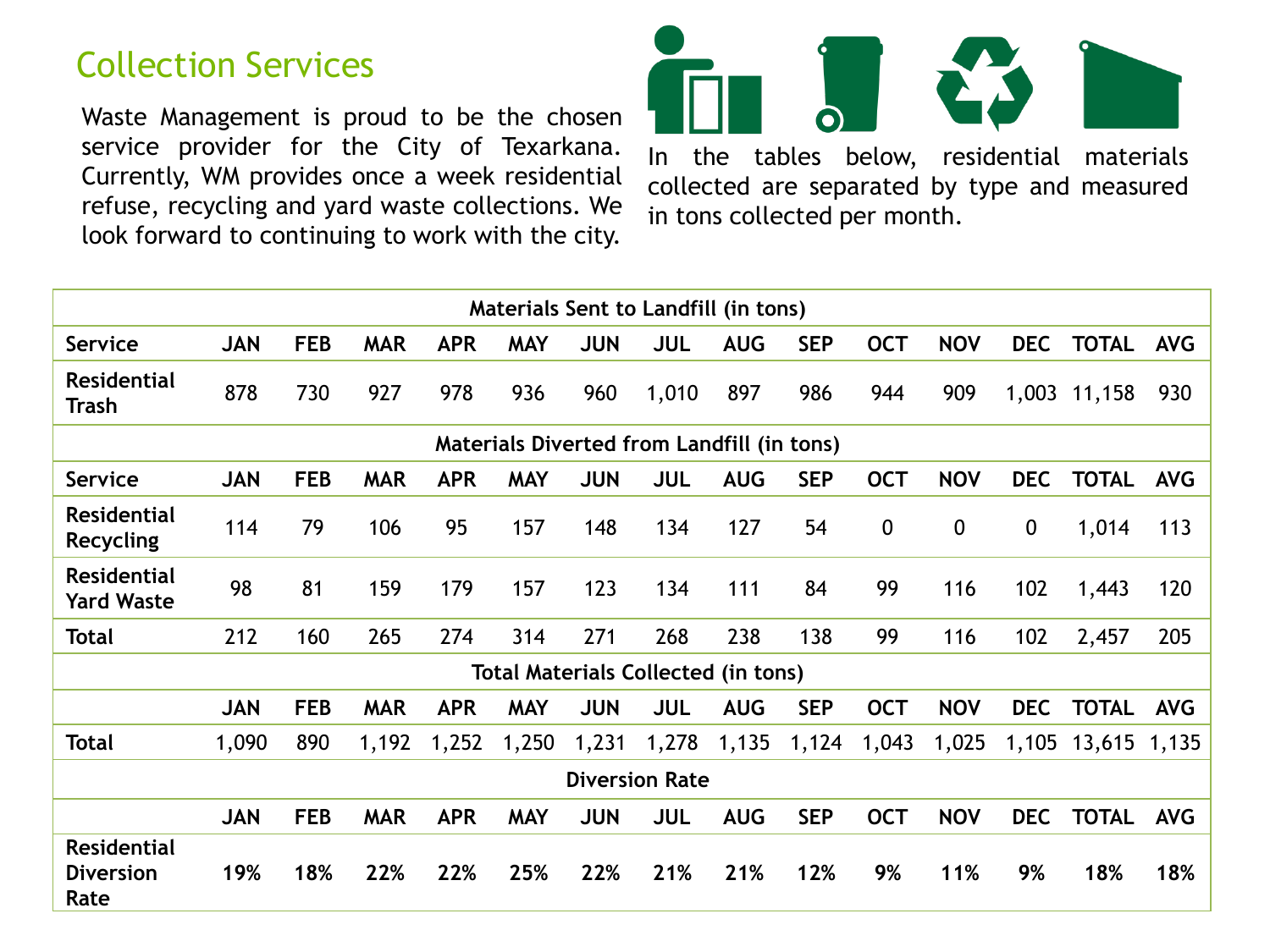### What It Means To Think Green

| Resources Diverted from Landfill (In Tons) **              |            |            |                |            |            |            |            |            |                |             |             |            |              |                |
|------------------------------------------------------------|------------|------------|----------------|------------|------------|------------|------------|------------|----------------|-------------|-------------|------------|--------------|----------------|
| <b>Material</b>                                            | <b>JAN</b> | <b>FEB</b> | <b>MAR</b>     | <b>APR</b> | <b>MAY</b> | <b>JUN</b> | <b>JUL</b> | <b>AUG</b> | <b>SEP</b>     | <b>OCT</b>  | <b>NOV</b>  | <b>DEC</b> | <b>TOTAL</b> | <b>AVG</b>     |
| <b>Newspaper</b>                                           | 91         | 63         | 85             | 76         | 126        | 118        | 107        | 102        | 43             | $\mathbf 0$ | 0           | 0          | 811          | 90             |
| Aluminum                                                   | 2          | 2          | $\overline{2}$ |            | 3          | 3          | 3          | 3          |                | 0           | $\mathbf 0$ | 0          | 20           | $\overline{2}$ |
| <b>Plastic - Mixed</b>                                     | 17         | 12         | 16             | 14         | 24         | 22         | 20         | 19         | 8              | 0           | $\mathbf 0$ | 0          | 152          | 17             |
| Tin                                                        | 3          |            | 3              |            | 5          | 4          | 4          | 4          | $\overline{2}$ | 0           | $\mathbf 0$ | 0          | 30           | 3              |
| <b>Total</b>                                               | 114        | 79         | 106            | 95         | 157        | 148        | 134        | 127        | 54             | $\bf{0}$    | $\mathbf 0$ | 0          | 1,014        | 113            |
| <b>Yard Waste</b>                                          | 98         | 81         | 159            | 179        | 157        | 123        | 134        | 111        | 84             | 99          | 116         | 102        | 1,443        | 120            |
| <b>Grand Total</b>                                         | 212        | 160        | 265            | 274        | 314        | 271        | 268        | 238        | 138            | 99          | 116         | 102        | 2,457        | 205            |
| **Based on aggregate data from Materials Recovery Facility |            |            |                |            |            |            |            |            |                |             |             |            |              |                |

The City of Texarkana has diverted 2,457 tons from the landfill, equivalent to...



conserving 372,714 gallons of gasoline





removing the annual emissions from 716 cars off the road

### greenhouse gas emissions reduction of 3,312 metric tons of CO2 equivalent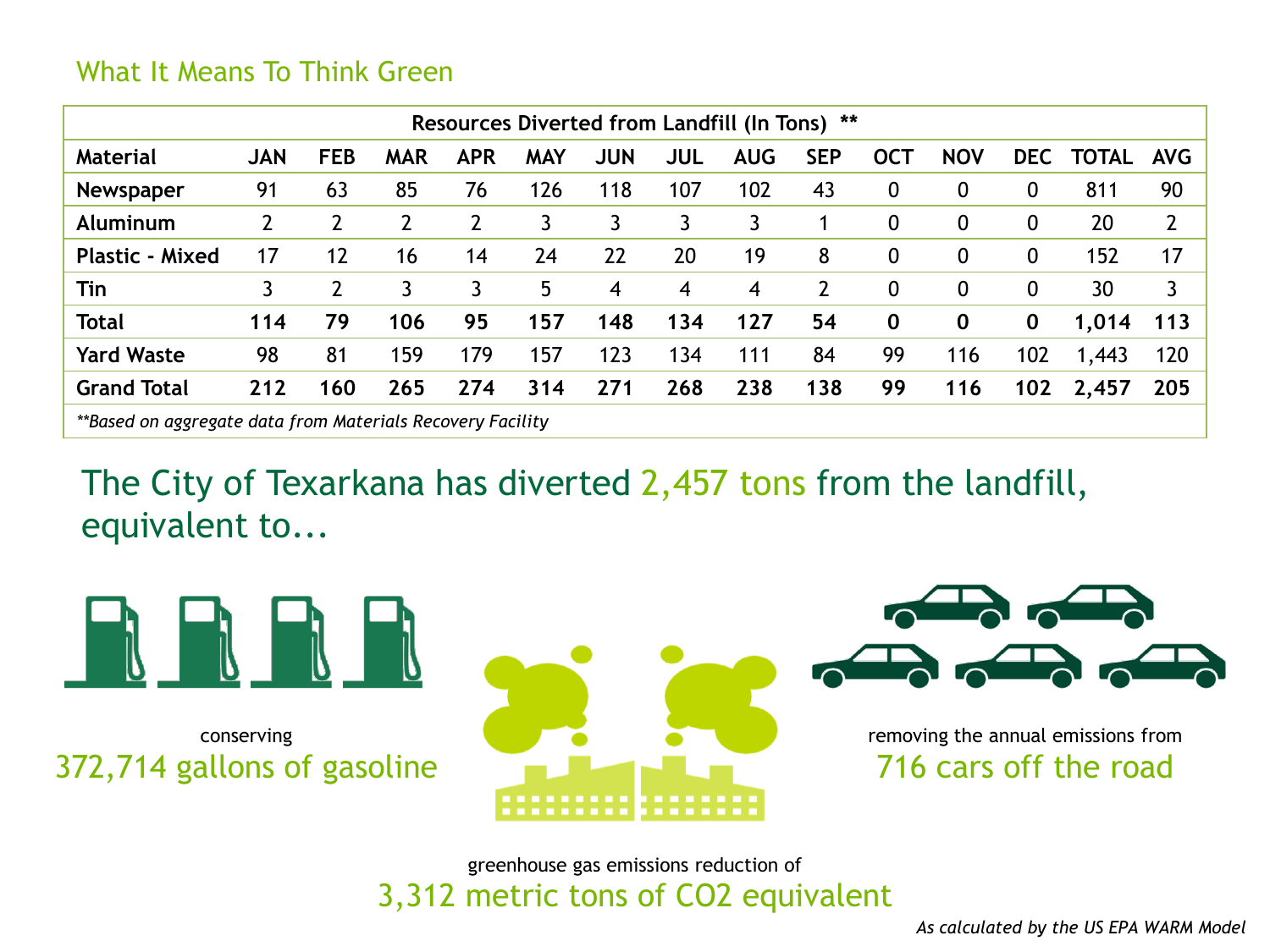## Customer Service Summary

At Waste Management, we provide Customer Service solutions online and by phone. Our Customer Service team is here to support you as we strive to offer a quality experience for our customers. Our highly qualified team helps make it easy for our customers to get the most value out of their waste and recycling services.

Waste Management has provided service to over 10,867 homes in Texarkana over 141,162 times a month.

## 99.95% Service Success Rate

on average for 2020



| <b>Customer Service Summary</b> |            |                |                   |                |             |                   |             |             |                |                |                               |    |               |                |
|---------------------------------|------------|----------------|-------------------|----------------|-------------|-------------------|-------------|-------------|----------------|----------------|-------------------------------|----|---------------|----------------|
| <b>Nature of Issue</b>          | <b>JAN</b> | <b>FEB</b>     | <b>MAR</b>        | <b>APR</b>     | <b>MAY</b>  | <b>JUN</b>        | <b>JUL</b>  | <b>AUG</b>  | <b>SEP</b>     | <b>OCT</b>     | <b>NOV</b>                    |    | DEC TOTAL AVG |                |
| <b>Missed Pick-Ups</b>          | 102        | 38             | 34                | 70             | 76          | 79                | 70          | 86          | 77             | 53             | 59                            | 63 | 807           | 67             |
| <b>Container Issues</b>         | 4          | $\overline{2}$ | $\overline{4}$    | 6              | 3           | $\overline{2}$    | 1           | 5           | $\overline{4}$ | $\overline{2}$ |                               | 1  | 35            | 3              |
| <b>Property Damage</b>          | 2          | $\mathbf 0$    | $\mathbf 0$       | $\mathbf 0$    | $\mathbf 0$ | $\mathbf 0$       | $\mathbf 0$ | 1           | $\mathbf{0}$   | $\mathbf 0$    | 1                             | 1  | 5             | 1              |
| Other                           | 8          | $\overline{2}$ | $\mathbf 1$       | $\overline{2}$ | 1           | $2^{\circ}$       | 3           | $\mathbf 0$ | $\mathbf{3}$   | $\overline{2}$ | 1                             | 1  | 26            | $\overline{2}$ |
| <b>Total</b>                    | 116        | 42             | 39                | 78             | 80          | 83                | 74          | 92          | 84             | 57             | 62                            | 66 | 873           | 73             |
| <b>Service Success Rate</b>     | 99.9%      |                | 99.9% 99.9% 99.9% |                |             | 99.9% 99.9% 99.9% |             |             |                |                | 99.9% 99.9% 99.9% 99.9% 99.9% |    | 99.9%         | 99.9%          |